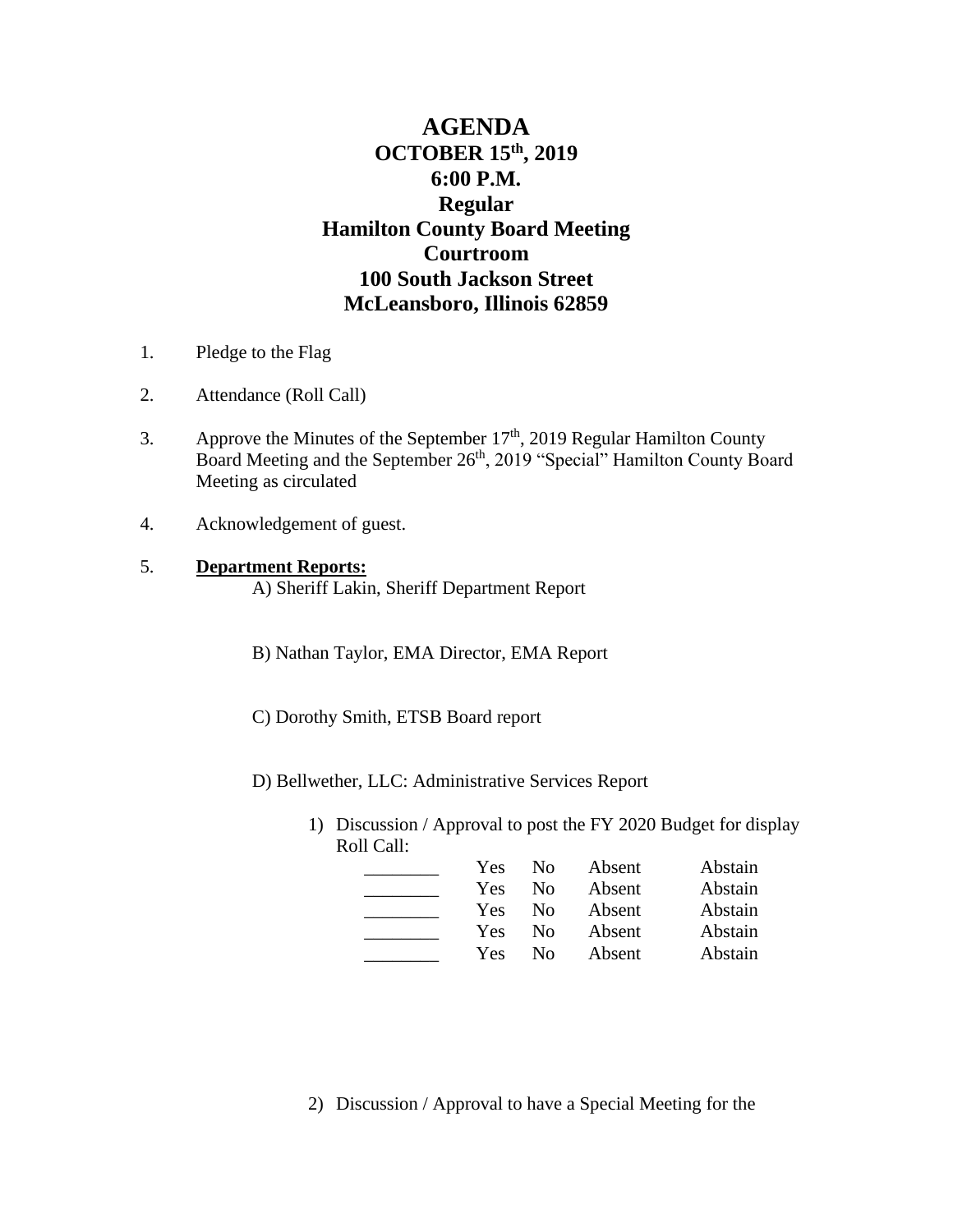Purpose of a Truth & Taxation Hearing to be held October 24<sup>th</sup>, 2019 @ 6:00 p.m. at the Laborer's Local 1197 Union Hall.

Roll Call:

| Yes        | $\rm No$       | Absent | Abstain |
|------------|----------------|--------|---------|
| Yes        | $\rm No$       | Absent | Abstain |
| <b>Yes</b> | N <sub>0</sub> | Absent | Abstain |
| Yes        | $\rm No$       | Absent | Abstain |
| Yes        | $\rm No$       | Absent | Abstain |

- 3) Discussion: Ambulance Services Committee A) Assign Committee Chairman
- 4) Discuss / Approve the Letter of Agreement between Bellwether LLC and the County of Hamilton. Roll Call:

| Yes | No. | Absent | Abstain |
|-----|-----|--------|---------|
| Yes | No  | Absent | Abstain |
| Yes | No  | Absent | Abstain |
| Yes | No  | Absent | Abstain |
| Yes | Nο  | Absent | Abstain |

#### **CONSENT AGENDA**

- 1. Accept check # 1347 from the Hamilton County Extension foundation in the amount of  $$100.00$  for the sale of (4) plat books. Loan balance  $= $5000.00$
- 2. Accept checks from the Hamilton County Health Department for the month of September, 2019. Salaries: \$8,282.42, Fringes: \$1,046.06, Unemployment: \$5.78 and Insurance: \$962.79.
- 3. Hamilton County Coal Royalty Summary Report: A) Received NO Income for the month of August
	- B) Expected Income for September 2019 is "0".
- 4. Accept check #**27723** in the amount of **\$4,000.00** from the City of McLeansboro per the Central Dispatching agreement.
- 5. Approve the Activity Report for July, August September 2019 submitted By Dr. Beth Rister, Superintendent of ROE District #20
- 6. Approve the Fy 2020 Budget Resolution submitted by Dr. Beth Rister, Superintendent of ROE District #20
- 7. Approve **RESOLUTION #2019-22** regarding the participation of the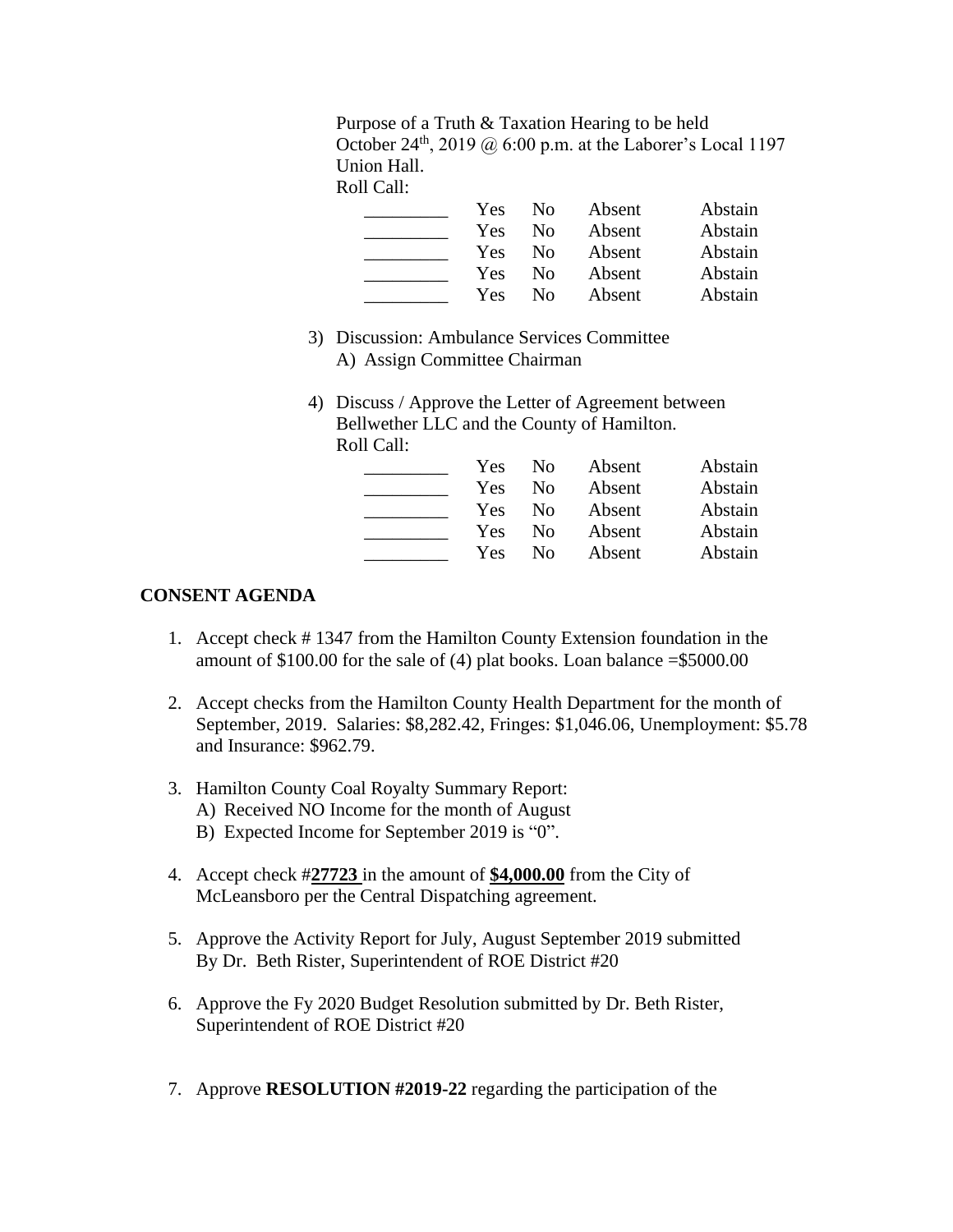State's Attorney's Appellate Prosecutor Program at a rate of \$4000.00 Annually.

#### ROLL CALL VOTE:

| YES NO |     | ABSENT        | <b>ABSTAIN</b> |
|--------|-----|---------------|----------------|
| YES NO |     | ABSENT        | <b>ABSTAIN</b> |
| YES NO |     | ABSENT        | <b>ABSTAIN</b> |
| YES NO |     | ABSENT        | <b>ABSTAIN</b> |
| YES.   | NO. | <b>ABSENT</b> | <b>ABSTAIN</b> |

#### **NEW BUSINESS:**

1. Andy Rubenacker / Jerry Prince: Update of the 2021 Bi Centennial Celebration and Request of startup funding. (what fund?)

Voice Vote:

YES\_\_\_\_\_\_\_ NO\_\_\_\_\_\_\_ (Approved) (Failed)

2. Kevin Kern / Ray Diel with Snedeker Risk Management: A) Discussion / Approval of the FY 2020 Renewal of Liability and Workers Compensation Insurance in the amount of \$101,484 Voice Vote:

YES\_\_\_\_\_\_\_\_\_ NO\_\_\_\_\_\_\_\_\_ (Approved) (Failed)

B) Discussion / Approval of the Unemployment Insurance Proposal Voice Vote:

YES\_\_\_\_\_\_\_\_\_\_ NO\_\_\_\_\_\_\_\_ (Approved) (Failed)

3. Approve the Claims List and Late Claims with signatures of approval. Roll Call Vote:

| YES        | NO. | ABSENT        | <b>ABSTAIN</b> |
|------------|-----|---------------|----------------|
| YES        | NO. | <b>ABSENT</b> | <b>ABSTAIN</b> |
| <b>YES</b> | NO. | <b>ABSENT</b> | <b>ABSTAIN</b> |
| YES        | NO. | <b>ABSENT</b> | <b>ABSTAIN</b> |
| YES        | NO. | <b>ABSENT</b> | <b>ABSTAIN</b> |
|            |     |               |                |

- 4. Discussion : Request of Support for the Amy Schulz Child Advocacy Center
- 5. Discussion : Request of Support of the Hamilton Hospital Memorial Foundation
- 6. Thank You Correspondence: McLeansboro Kiwanis for support of the FY 2019 Fall Festival